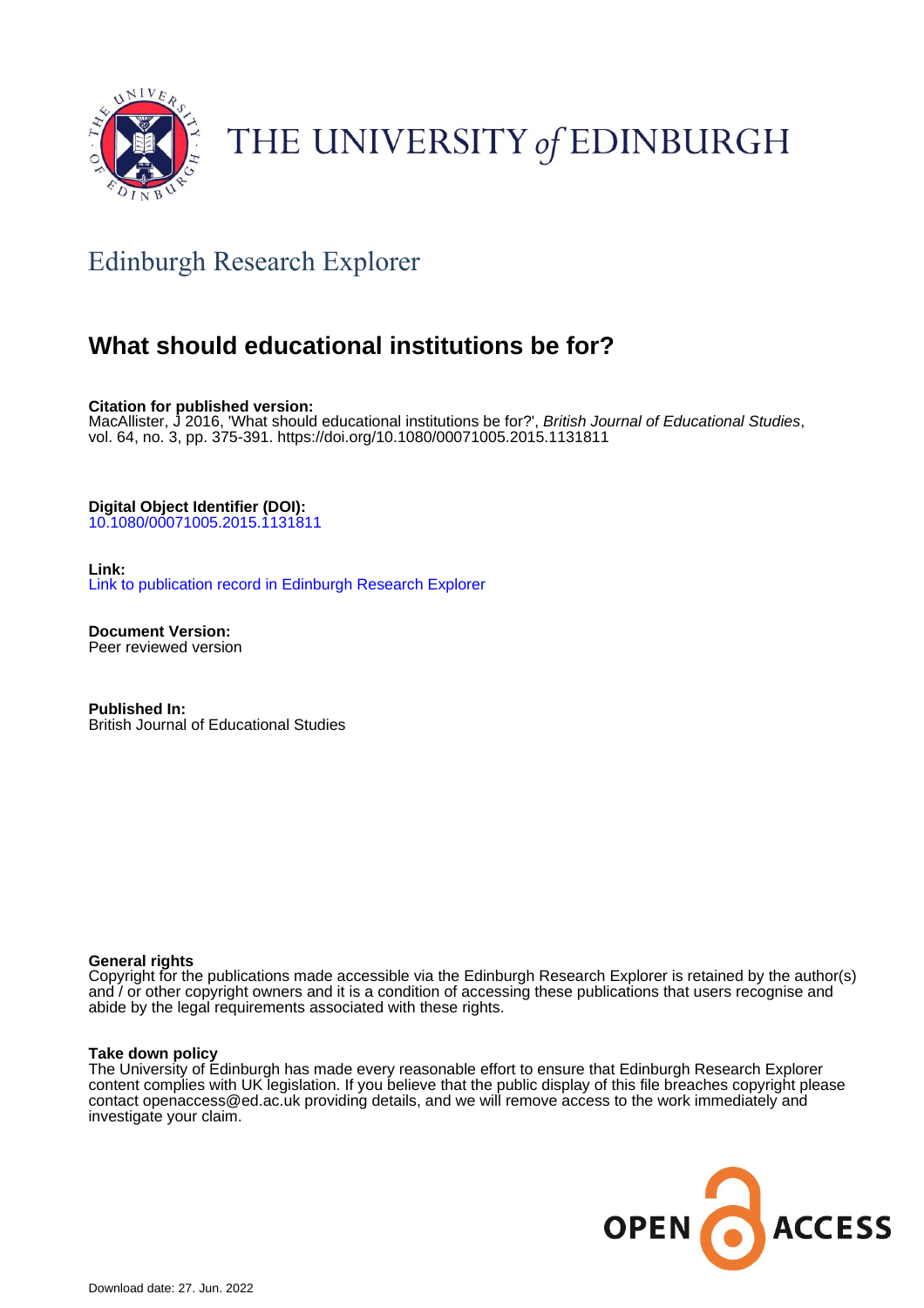## **What should educational institutions be for?**

### **James MacAllister, The University of Edinburgh**

*In this article I respond to the work of Gert Biesta regarding the question of what education should be for. He maintains education ought to be oriented towards the 'good' rather than measurement, accountability and efficiency. While sympathetic to such claims, I nonetheless question his avowal that discussion of the purposes of education 'needs' to entail reflection upon tripartite processes of qualification, socialization and subjectification. I also argue that the concept of subjectification presented by Biesta is elusive. He says educators cannot plan to produce it in students. He also suggests there is an unhelpful surplus of reason in education that constrains possibilities for subjectification. According to Biesta, education partly reproduces 'rational communities' that stifle the emergence of human uniqueness and inhibit persons from challenging accepted social orders. In response to this, I argue there is currently a deficit rather than a surplus of reason in education concerning the common good. Following MacIntyre, I claim that educational institutions should support students to learn how to think for themselves and act for the common good. I conclude that such utopian thinking about the purposes of education may be needed, now, more than ever.*

### **Education in an age of measurement**

Gert Biesta (2009 & 2010) claims we live in an age of educational measurement. In this world education has become ever more centred around and driven by the measurement and comparison of student performance in high stakes assessments at local, national and international levels. He posits that a 'common sense' view of education is responsible for giving so much credence to international programmes of assessment like the Programme for International Student Assessment (PISA) and the Trends in International Mathematics and Science Study (TIMMS). In the common sense (or qualification) view of education, academic achievement in a limited number of subjects like mathematics, language and science is most highly valued. However Biesta (2009) thinks the common sense view of education is flawed – education should be about more than just socialising students and helping them attain qualifications. Biesta implies that it is not just *students* who suffer in our era of educational measurement. There are increasing expectations that those engaged in *educational research* will generate evidence about what works, while *teachers* also now face working in conditions of excessive 'managerial accountability' that have eroded opportunity for responsible professional action (2010 & 2015).

Biesta thus argues that the emergence of a culture of measurement is problematic as it focuses the educational attention of students, parents, teachers and educational researchers on technical and instrumental values geared towards effectiveness rather than ultimate and normative values. He is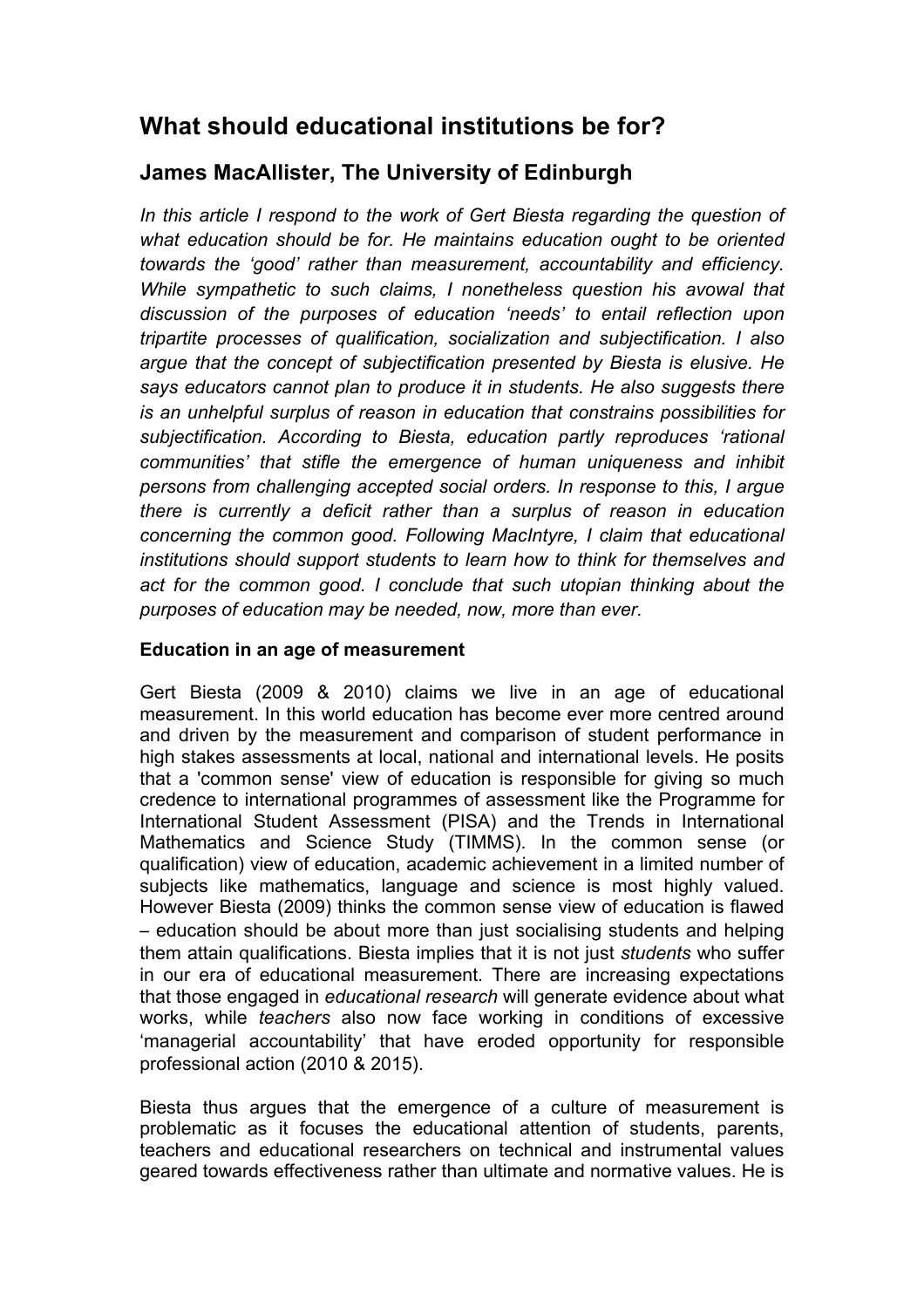not alone is voicing such concerns. For example, Ball (2003) maintains that in more recent times three technologies of educational reform (the market, managerialism and especially performativity) have contributed to significant alterations in educational institutions. At the centre of a performative view of teaching is an ever-expanding database of information about teacher, pupil, school and national school system performance (Ball, 2003). A database of information against which teachers and schools are held accountable for and whose performance they are measured against (Ball, 2003, Munday 2011). A regrettable consequence of the heightened focus on educational measurement is that teachers and schools are increasingly spending more time compiling information that 'proves' they are meeting policy targets or performing better than the 'normal' standards (Ball 2003). Significantly, it is not important that the data schools generate is actually true, only that it shows schools in a positive light and as effective (Ball, 2003). Teachers across the globe are thus increasingly working within an audit culture of international assessment and with a 'horse race mentality' (Kamens, 2013, p 117) where they are encouraged to think most about effective student performance in important exams. This shift in emphasis towards teaching and learning as effective performance inevitably means teachers and schools have less time to actually teach pupils on their own terms (Ball, 2003).

#### **The question of purpose in education**

Biesta argues that the more recent emphasis on assessment, measurement and accountability in education shuts down possibilities for wider thought and debate about the purposes of education (2009, 2010). He maintains that in the past twenty years or so a much greater focus has been placed upon the promotion of *learning* in education policy and practice rather than on *education.* He claims there are at least two problems associated with this rise in the language of learning (Biesta, 2009). First, while learning is an individualistic concept and generally refers to what a person can do alone (and on what is assessable), education is not something we can do alone - it instead requires relationships between persons (Biesta, 2009, 2010 & 2015). Second, learning is a term that does not require evaluation of the worthwhileness or otherwise of what is to be learned, or for that matter assessed. Biesta suggests that the new focus on student learning has been accompanied by an ever-greater assessment of student learning. However, the student learning that is most readily assessable may well not be that learning which is most educationally valuable (Biesta, 2009, 2010). Here 'the danger is that we end up valuing what is measured, rather than that we engage in measurement of what we value' (2010, p 26).

Biesta explains that when it comes to education (as opposed to learning): it 'matters what pupils and students learn and what they learn it for' (2009, p 39). Biesta's plea for more discussion about the purposes of education thus seems to be a call for greater debate about the particular content of education allied to enhanced understanding of the reasons and motivations that persons have for engaging in education. However, Biesta seems reluctant to become bogged down in discussion of the particular things that students should learn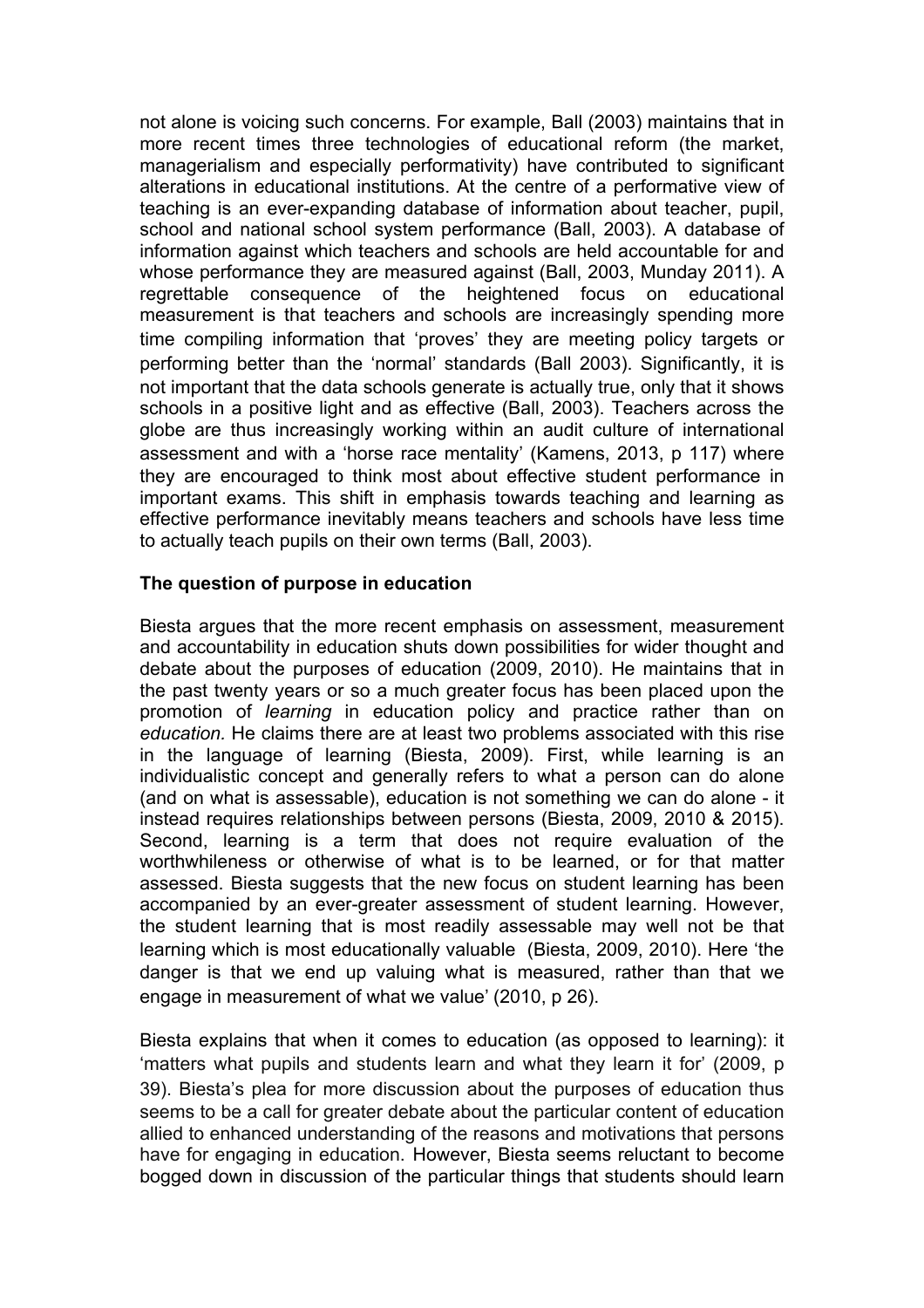and for what reasons. Indeed, he maintains that he does not want to specify what he thinks the *purposes* of education *should* be (Biesta, 2009, 2010, 2012). He rather sets himself the more 'modest' task of raising awareness of some of the *functions* that education systems *actually do serve* in the hope this will lead to further and richer debate about the aims and purposes of education. In this respect he argues that education systems perform three main functions: *qualification, socialisation* and *subjectification*.

#### **Biesta on what education is for**

Biesta explains that the *qualification* function of education provides young persons with the knowledge, habits, skills and understanding to do something in the world after their formal education has been completed. Qualification is particularly linked with the contribution education can make to economic growth via the training of a future workforce. However, it is also more than mere certification or preparation for the world of work - it contributes to the development of political and cultural literacy in young persons (Biesta, 2009, 2010). In this respect the qualification function partly resembles the *socialisation* function of education which: 'inserts individuals into existing ways of doing and being and, through this, plays an important role in the continuation of culture and tradition – both with regard to its desirable and its undesirable aspects' (Biesta, 2009, p 40). Biesta explains that socialisation may be both intentional (through the active transmission of community knowledge, norms and values), or a less intentional effect of education systems as in the case of the hidden curriculum.

He argues that the *subjectification* function is in many respects the 'opposite of the socialisation function. It is precisely not about the insertion of 'newcomers' into existing orders, but about ways of being that hint at independence from such orders; ways of being in which the individual is not simply a 'specimen' of a more encompassing order (2009, p 40)'. Biesta states that there can be little doubt that education systems do perform the functions of *socialisation* and *qualification*. However, he is less confident that education systems always perform the function of subjectification, remarking that for some 'the actual influence of education can be confined to qualification and socialisation' (2009, p 40). Biesta however is willing to put his head above the parapet a little here regarding what education *should* be for, arguing that any education worthy of the name should also always contribute to subjectification (2010, p 75) and to activities that 'allow those being educated to become more autonomous and independent in their thinking and acting' (2009, p 41). Thus for Biesta, education should ideally entail a balance of qualification, socialisation and subjectification but it is perhaps too often actually only for qualification and socialisation.

What should be made of these 'functions' and their capacity to generate debate about the purposes of education? They do probably have capacity to raise awareness of the increased prevalence of formal assessment and measurement within many education systems. Here I am sympathetic to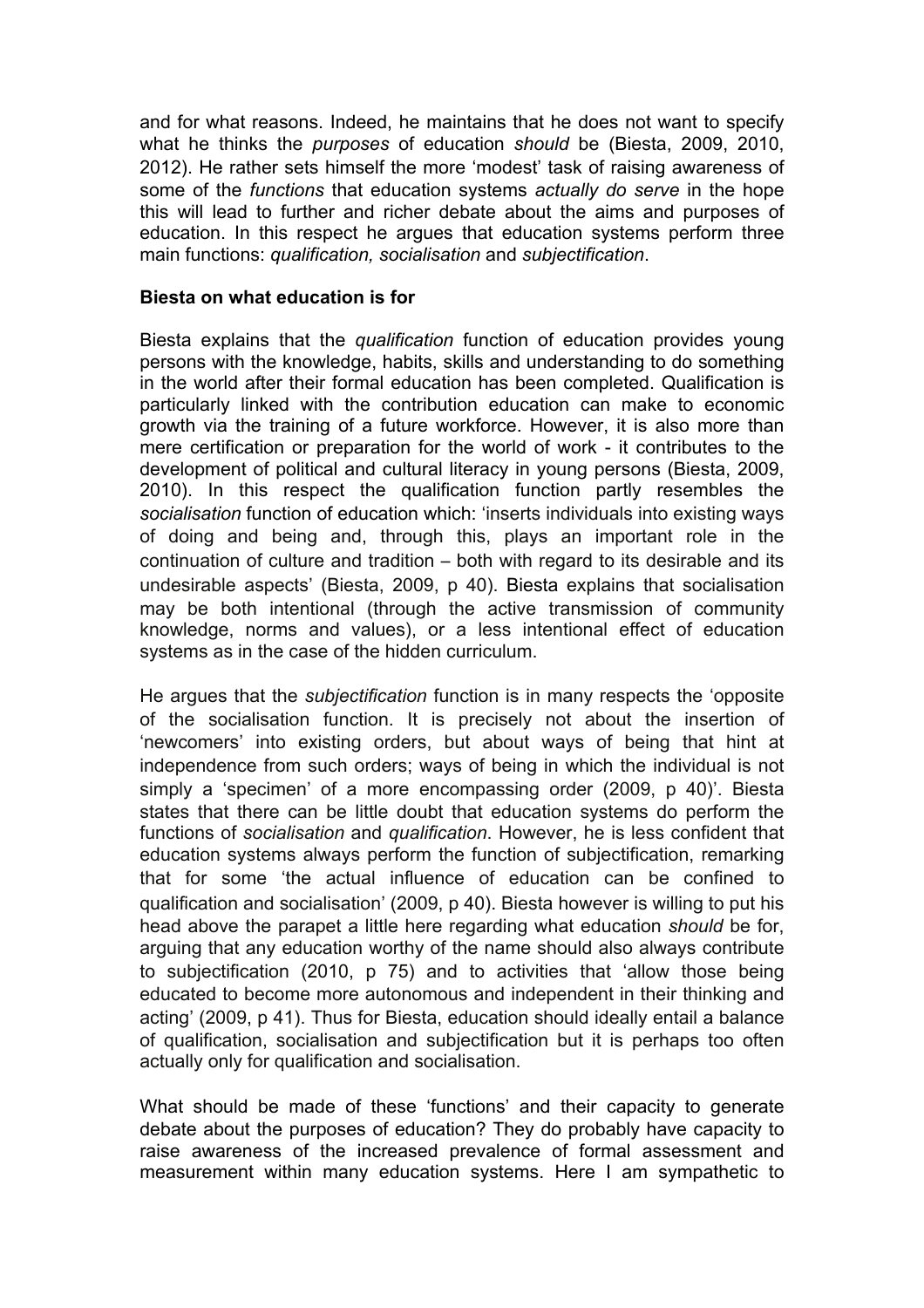Biesta's point that many education systems currently over do and over value student assessment and teacher and school accountability for the results of such assessments. In this respect he argues that the prevailing tendency within society is to most highly value 'academic' qualifications, pointing out that this regrettably serves to reproduce inequality in society (Biesta, 2009 & 2010). Those students who attain the highest *qualifications* in school and/or university are after all more likely to be able to access higher paid jobs in the future than students who have fewer distinctively 'academic' qualifications (Nunn et al 2007). Biesta's doubt that education systems do in fact promote subjectification also reveals how many education systems may be *too qualification and socialisation orientated*, perhaps especially towards the end of formal schooling when so much attention is given to pupil performance in high stakes assessments. Biesta is probably right then to suggest that awareness of the some of the key functions of education might lead to more informed discussions about what education *should* be for.

However, in taking what *is* the case in education as the starting point for debate about the purposes of education, I think Biesta might be inadvertently limiting imaginative thought about what education systems could or indeed *should* set out to achieve. Indeed, as I shall now argue, there are at least three difficulties with Biesta's framework for considering the purposes of education. Firstly, it is overly prescriptive. This has the unfortunate effect of marginalising traditions of educational thought that do not conform to his system. Secondly, it does not consider in sufficient detail the variety of ways in which the pursuit of knowledge may be educational. Thirdly, the concept of subjectification presented by Biesta is rather elusive. He claims that educators cannot plan to produce it in students. He also seems to suggest that there is a damaging surplus of reason in education that stultifies the goal of subjectification. In response to this, in the final sections of the paper I argue that there is currently a deficit rather than a surplus of reason in education concerning the common good. Following MacIntyre, I claim that educational institutions should support students to learn how to think for themselves and act for the common good.

#### **Biesta on good education**

'In order to bring issues of value and purpose back into our discussions about education, particularly in situations in which measurement figures prominently, we therefore need to reengage with the question as to what constitutes good education' (Biesta, 2010, p 14)

Biesta's framework for promoting discussion about the purposes of education is very prescriptive in at least two ways. On the one hand Biesta seems to assume that considering the question of what education is for, is essentially a matter of thinking about what constitutes a 'good' education. On the other hand, he also states that determining what counts as a good education ultimately amounts to deciding which particular combination of socialisation, qualification and subjectification is most appealing and warrantable.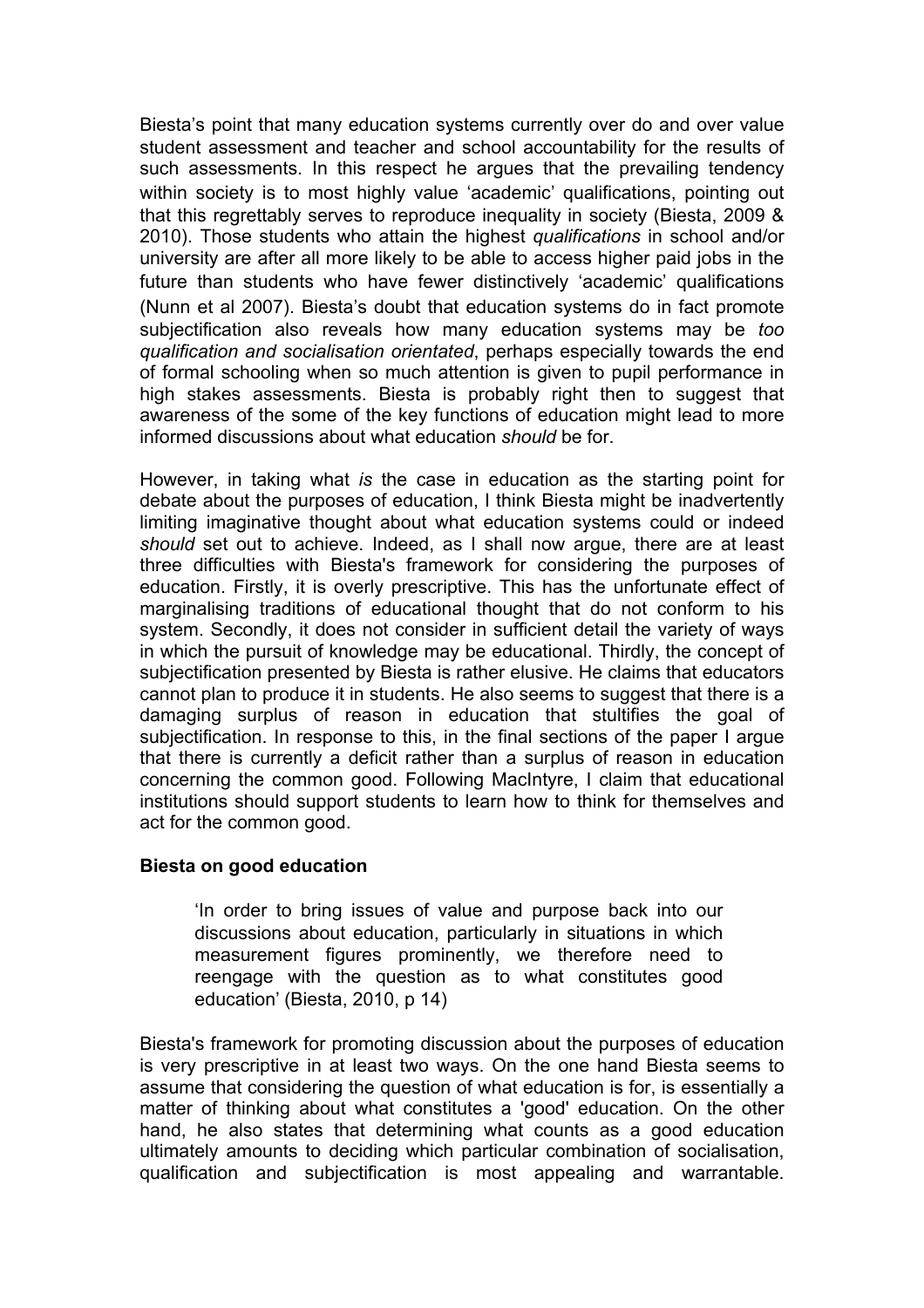Regarding the former, he implies there is no reason to question the purposes of education from a blank slate. Instead there is a particular 'need' to reconnect with the question of what constitutes a 'good' education in situations where measurement agendas dominate (2010). Quite why discussion about the *purposes of education* is collapsed down into what constitutes *good education* is not clearly explained. This strikes me as a rather perplexing and reductive way of trying to open up debate about the purposes of education. I do accept Biesta's implication that a *good* education is not synonymous with an *effective* one. However, contrary to Biesta, I do not think it is necessary to focus on the issue of what constitutes 'good' education in order to overcome the view that effectiveness is all education should be for.

Moreover, while Biesta (2010) acknowledges that a wide range of views about the purposes of education already exists, he nonetheless insinuates that it is not possible to consider the purposes of education without reference to his threefold framework. He says that 'when we engage in discussions about what education should be *for*, we should do so in relation to these three dimensions...in reality there will always be a particular "mix" of the three purposes of education, which means that the real question is not whether we should opt for qualification, socialisation *or* subjectification but what particular combination we see as desirable and justifiable' (Biesta, 2010, p 5**).** In this short passage Biesta appears to be arguing that persons wanting to consider the purposes of education not only *should* – they ultimately *must,* do so in reference to his threefold framework<sup>i</sup>. Contrary to Biesta however, I do not see why reflection on the purposes of education needs must entail reflection upon tripartite processes of socialisation, subjectification and qualification. Indeed, insistence that consideration of the ends of education amounts to no more than deciding which combination of socialisation, qualification and subjectification is desirable arguably marginalises traditions of educational thought that would not frame debate about the ends of education in such ways. There is of course a rich variety of literature concerning the purposes of education (see for example Whitehead, 1967; Hirst, 1968; Peters, 1981; Winch, 1996; Carr, 2000; White, 2007; Dewey, 2008 and Macmurray 2012) that is not framed around issues of socialization, subjectification and qualification.

Pertinent to the context of this discussion is Peters claim, in *Essays on Educators*, that though the aims of education may be contestable, they are not completely so. That the aims of education may not be completely contestable *does not mean* that they *need to be* contested within the framework that Biesta proposes. Indeed, Peters shows that it is possible to construct a well thought out account of the aims of education without any need to discuss which combination of qualification, socialisation and subjectification is most desirable. Though Peters is perhaps best known for his argument that education should initiate students into worthwhile forms of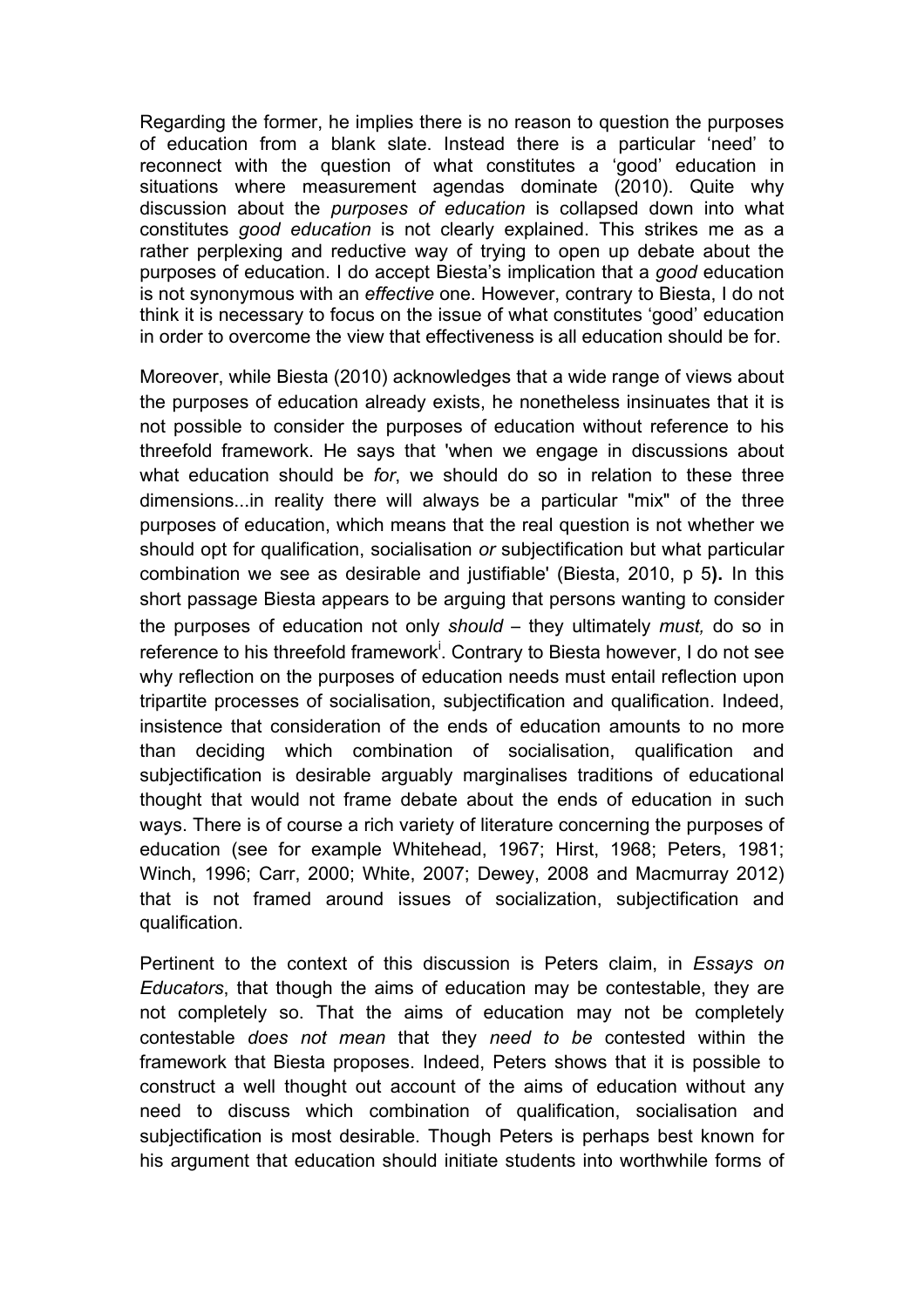knowledge (1970) in *Essays on Educators* he concedes that 'though this is *an* aim of education, it is surely a very narrow one' (1981, p 35). Peters therefore set out a range of other possible aims of education including self-fulfilment, a concern for truth and others, emotional and moral development, preparation for working life as well as the fostering of democratic values. Here Peters stresses that democracy requires widespread participation in public life as well as rational questioning and discussion of public policy (1981, p 37). However, as we shall go on to see, Biesta (unlike Peters and MacIntyre) suggests that communities today might be *too rational,* to their detriment.

A second problem with Biesta's scheme is the pragmatist conception of knowledge that underpins it. He avers that the qualification function of education is especially concerned with (curriculum) content and indicates that he does not want to 'downplay the importance of content in schooling' (2010, p 104). In one sense curriculum content is valuable for pragmatic reasons of qualification – pragmatic as qualifications can help persons go on to do other things in later life. However, Biesta provides an articulate defense of other ways in which pragmatic knowledge is valuable elsewhere (2014). Drawing upon Dewey he maintains that pragmatic knowledge is intimately linked to reflection upon action and especially the solving of problems. Curriculum content might be especially valuable (from a pragmatist standpoint) when it helps persons build up knowledge on the basis of their experience and with an eye on future *possibilities* rather than past *certainties*.

One would hope that students in educational institutions would build up knowledge at times with reference to their experiences and problems and with an eye on future possibilities. The implication, however, that curriculum knowledge will generally be concerned with the 'certain' and the 'true' unless it is underpinned by a pragmatist philosophy, rings a little false. Indeed I think most educators do not need to seek recourse to pragmatism in order to grasp that curriculum knowledge is generally a matter of *probability* and possibility rather than *certainty*. Perhaps a bigger issue with the pragmatist conception of knowledge adopted by Biesta is that it does not consider in sufficient detail the variety of ways in which the pursuit of knowledge may be educational above and beyond the pragmatic. The idea that students might benefit from pursuing knowledge for its own sake does not really figure in Biesta's framework for example.

In fairness to Biesta, he does suggest that curriculum knowledge may be significant for reasons other than pragmatic or instrumental ones. It may also provide opportunities for subjectification. Biesta maintains that some will feel excluded from particular curricula - as curricula are always only a selection of what might be possible (2010, p 105). While 'making abstract knowledge one's own knowledge is not relevant' to subjectification (2010, p 106), if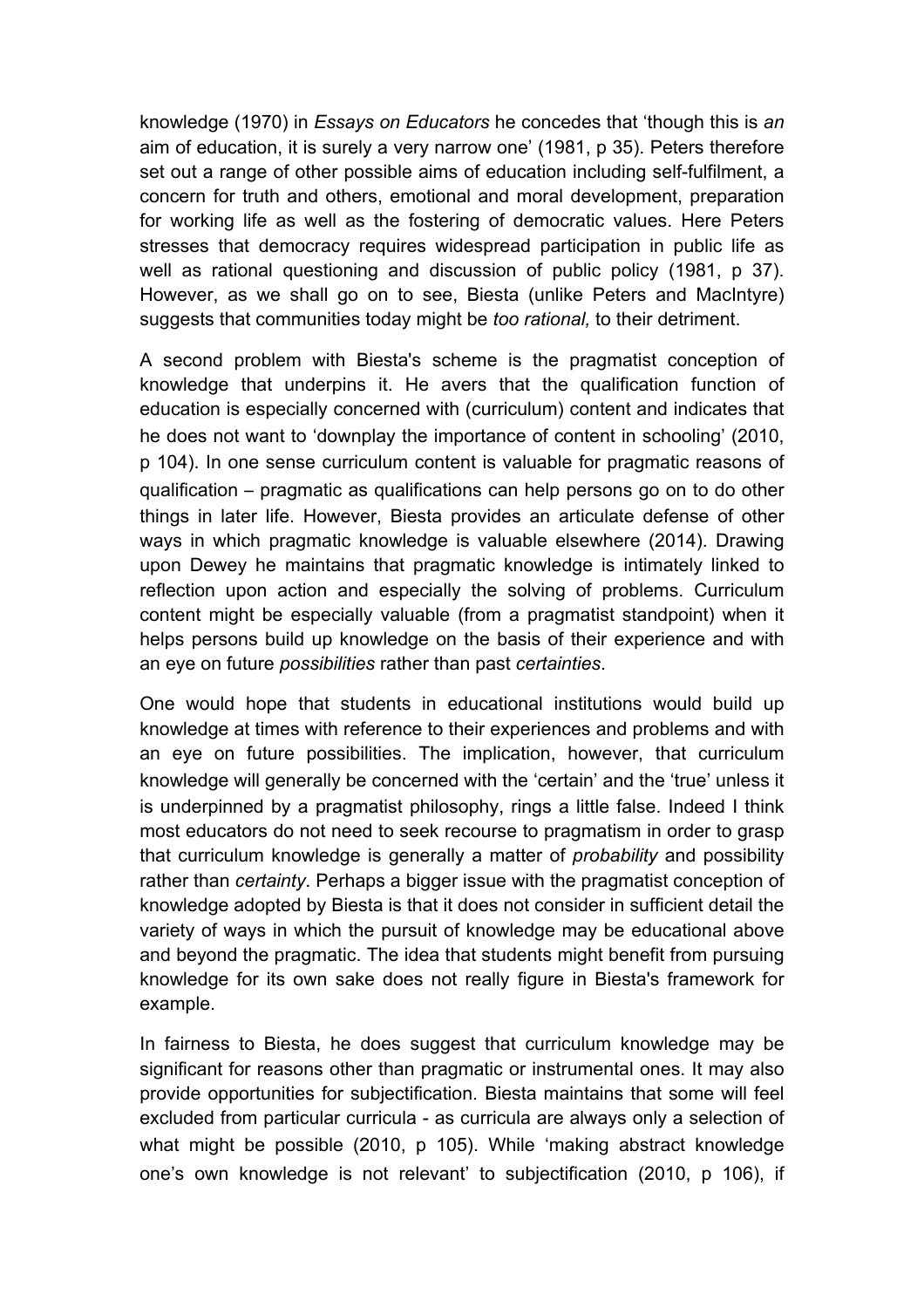knowledge content is 'taken seriously' it may provide a starting point for new entrances into the world, for new possibilities. However, the particular ways in which curriculum knowledge may enable subjectification are far from clear. Biesta seems reluctant to discuss the specific bodies of knowledge that might be most worthwhile for young persons to 'take seriously'. The concept of subjectification that Biesta presents readers with is, to my mind, rather elusive. This may be partly put down to issues of translation. Indeed, Biesta (2012) has acknowledged that the concept of subjectification may be difficult to comprehend in the English language. However, just because something may appear elusive does not mean that it should be dismissed - and Biesta does have something important to say regarding subjectification.

### **The universal 'Good' and Education for Subjectification**

Biesta maintains that Immanuel Kant is a key figure in the history of the idea of educating for subjectification (2010). He argues that it was only after Kant that it became possible to distinguish between education as mere socialization (educating to insert newcomers into existing social orders) and education that involves aspects of subjectification (educating for human freedom from existing social orders). Kant famously argued that education should first involve a disciplined socialization into societies rules prior to the more important ultimate goal of fostering rational autonomy in persons (2003). Kant thought education should aim at the universal good because the universal good is humanities destiny<sup>ii</sup>. Education is universally good, for Kant, when it enables all persons to reason for themselves. He stated that it 'is through good education that all the good in the world arises' (Kant, 2003, p 15). This utterance may represent a clue as to why Biesta thinks discussions about the value and purpose of education need to focus on what constitutes good education. Biesta certainly appears to have been influenced by Kant's idea that good education is needed for all. He recently remarked that 'the duty of education is to ensure that there is good education for everyone everywhere' (Biesta, 2015, p 81).

However, unlike Kant, Biesta doubts whether there is a 'universal' human good determinable in advance that it is the task of education to promote. Indeed, Biesta specifically wants to question the Kantian view that attaining the capacity for independent thought and rational freedom constitutes the only or proper 'good' of education. He remarks that with 'Kant autonomy based upon the use of reason became the marker of humanity – which left those who were considered to be not or not yet rational, including children, in a "difficult" position' (Biesta, 2010, p 77). What is wrong with the reason-based humanism of Kant is that is it not open to the possibility that newcomers might alter what it means to be human. Indeed, Biesta implies that the Kantian account of human subjectivity needs to be replaced by a more open and less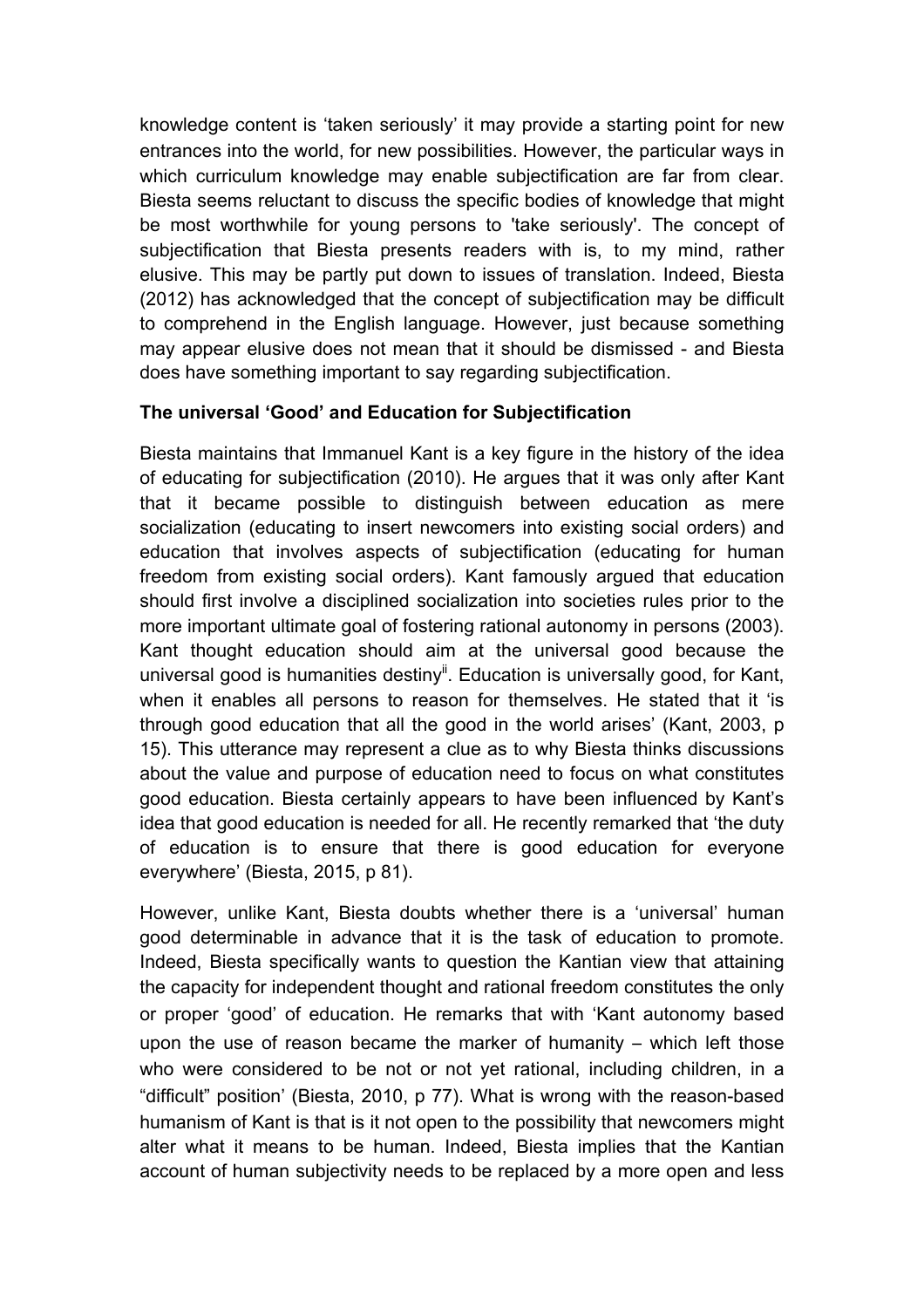reason orientated account of human subjectivity. Biesta does still think education should aim to inculcate student subjectication, just subjectification of a different sort. Two concepts are central to Biesta's account of education for subjectification: *coming into the world* and *uniqueness (2010, p 81)*. Biesta draws upon Hannah Arendt to explain the former idea.

For Arendt we live in a world populated by others who are unlike us. In order to come into such a world of diverse persons, action is necessary. Acting entails doing something new, something that has not been done before. However, Biesta explains that it is always possible that other persons may take up such 'new' actions and beginnings in unpredicted ways. Thus, there is a two-fold sense to human subjectivity for both Biesta and Arendt. Subjects both *initiate new actions* and are also *subjected to the consequences* of their actions. Here the uniqueness of each person becomes significant: it is because the world is made up of persons who are different from each other that the consequences of new actions are not predictable. Biesta explicitly states his preference for this two-fold interpretation of human subjectification (2010, p 83). Unlike Kant's account of human subjectivity, *coming into the world* as a subject is only possible when it is accepted that all persons are in some way unique and not knowable in advance on account of their capacity for rational autonomy.

Biesta develops the idea of educating for human *uniqueness* further with reference to the work of Levinas and especially Lingis (1994). According to Biesta, what matters to Levinas and Lingis is not so much that persons are uniquely different from others, but that they are *irreplaceably unique* (2010). Here Biesta draws upon Lingis to suggest that 'rational communities' may be closed off to the voices and actions of those deemed different. Moreover, Biesta claims that education plays a key part in reproducing such 'rational communities'. While Biesta and Lingis both stress that rational communities are not without value, they nonetheless feel that rational communities are not open to 'uncommon' views. Instead rational communities only permit 'representative' voices to be heard. Biesta explains this like so:

> 'We expect from Doctors, electricians, airline pilots and so on that they speak according to the rules and principles of the rational discourse of the community of which they are a representative. This means, however, that the thing that matters when they speak is *what* is said… *who* is saying it is immaterial as long as what is said (and done) "makes sense"…when we speak in this capacity we do not speak with our own voice but with the common voice of the community we represent…we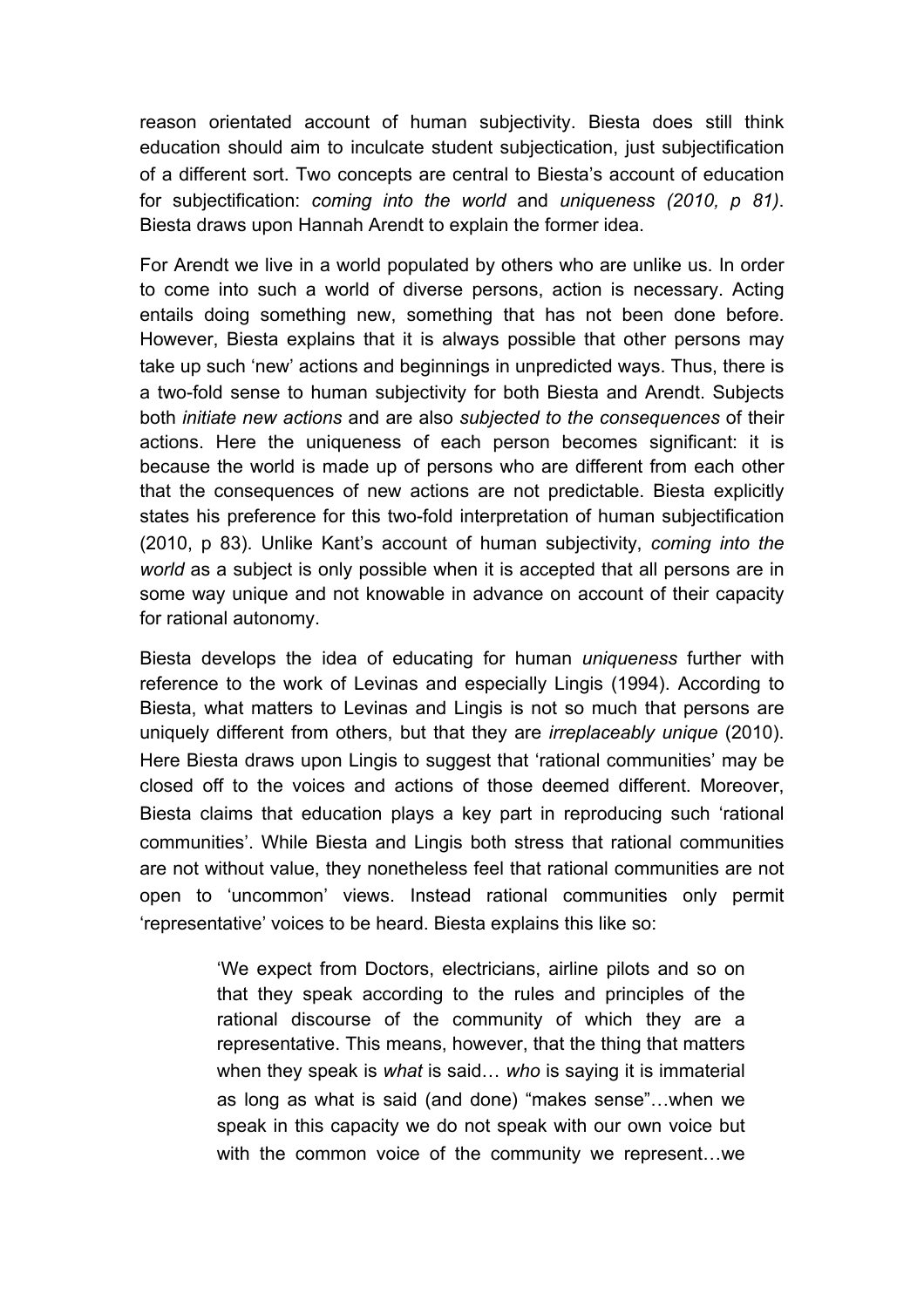are, therefore, interchangeable…our uniqueness does not count and is not at stake' (Biesta, 2010, p 87)

However, Biesta thinks human uniqueness should be at stake in education. He argues that if the world is divided up into a series of rational communities, newcomers will not be able to speak in their *own* voices. Newcomers will not, he suggests, be able to interrupt the 'normal' order. Counter to this Biesta argues that pedagogies must aim to keen open the possibility for newcomers to interrupt the 'normal' rational orders (2010, p 91). However, educators looking for guidance about how to help students 'speak in their own voices' will be disappointed. Biesta avers that educators cannot set out to 'produce' the emergence of such student uniqueness (2010). He states that 'it is only when we give up the idea that human subjectivity can in some way be educationally produced that spaces might open up for uniqueness to come in to the world' (2010, p 91). Biesta seems to here suggest there is an unhelpful surplus of reason in education that constrains possibilities for subjectification. Rational communities stifle the emergence of human uniqueness and inhibit persons from challenging accepted social orders.

#### **MacIntyre on the purposes of education**

Biesta (2010) thinks that the current preoccupation with measurement in education tends to encourage *individuals* to think about what they (or their offspring) can get out of education, instead of any shared consideration of the *common public good*. He argues that in the past public institutions did afford space through which private concerns could become public ones. However, he suggests that in contemporary life the public sphere has receded to such an extent that any 'robust belief in the idea of the common good' (2010, p 103) has been lost. This is a theme developed by Alasdair MacIntyre*.* MacIntyre maintains that the prevailing values in public institutions in advanced modernity militate against students being able to learn to think about the common good (1987 & in debate with Dunne 2002). However, MacIntyre suggests that the reduction in opportunity for public debate about the common good is due to a *lack of reason* in public institutions rather than a surplus of it. MacIntyre implies that the rhetoric (rather than the reason) of the powerful in capitalist societies will continue to prevail in matters concerning the common good until there is an educated public able to hold the powerful to account. Though MacIntyre concedes that the rhetoric of the powerful tends to prevail in advanced capitalist societies*,* he does not advocate that teachers give up on the task of trying to encourage students to reason about matters concerning the public good<sup>iii</sup>.

Indeed, in his lecture on *The Idea of An Educated Public* MacIntyre argues that western educators have two key purposes. They need to both 1) prepare students for a future social role, while also 2) supporting them to become able to think for themselves. He says that the first purpose of educators 'is among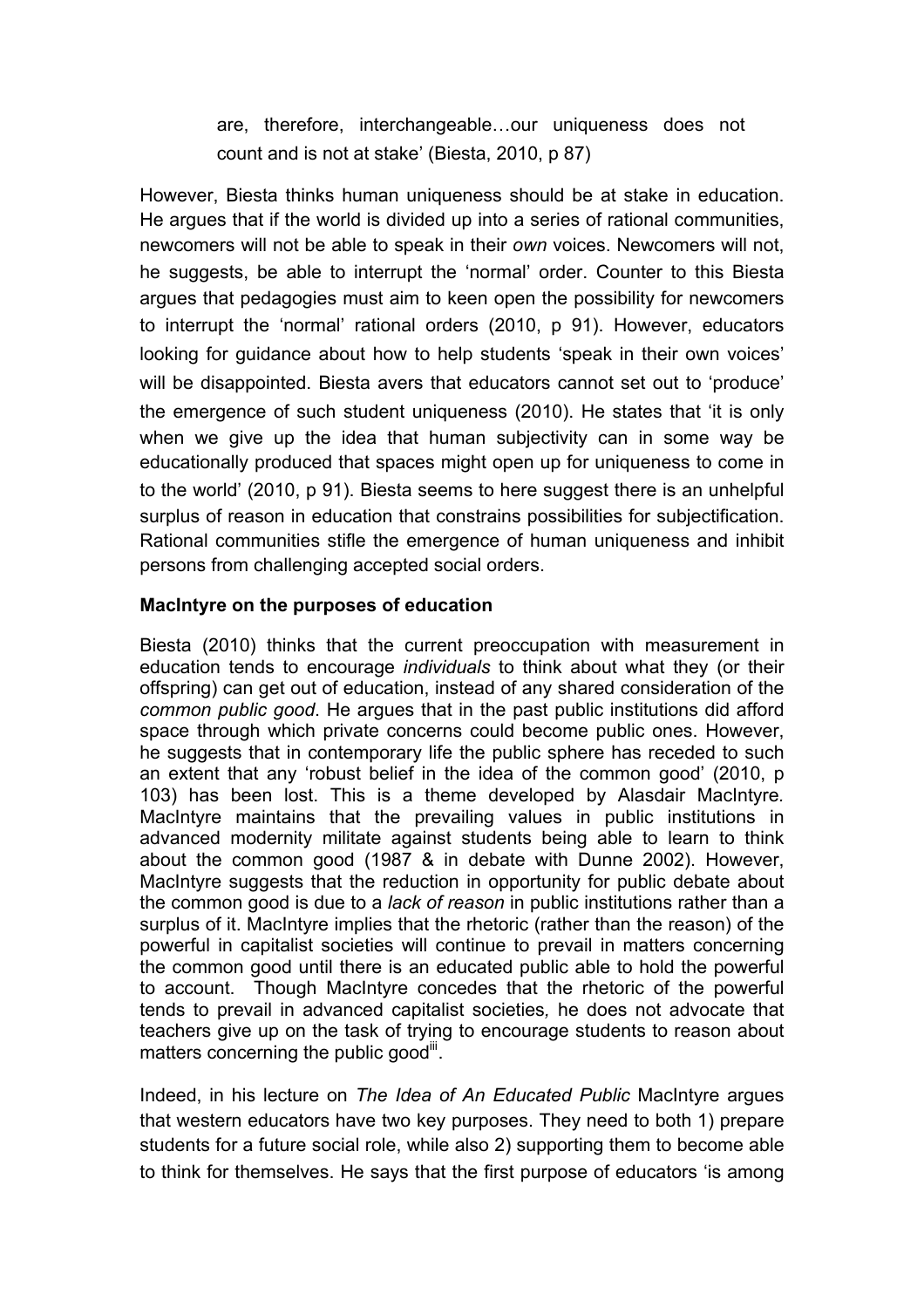the purposes of almost all education almost everywhere: it is to shape the young person so that he or she may fit into some social role or function…The second purpose is…the purpose of teaching young persons to think for themselves' (1987, p 16). On the face of it, MacIntyre seems to be defending precisely the sort of Kantian view of education (aimed at promoting rational autonomy in students) that Biesta seeks to call into question. However, while MacIntyre cites Kant in his lecture on the educated public, he is not a Kantian thinker. In his well-known book *After Virtue,* he argued that the Kantian Enlightenment project was doomed to fail because the idea that it is possible to rationally determine the universal human good does not take into account that different communities have diverse, at times incompatible, ideas about the human good. However, MacIntyre *revises rather than gives up on* the idea that educators should help students' thinks for themselves about what it might be good for them to do in their lives.

### **Thinking for oneself**

The first thing to note about MacIntyre's defence of the idea that educators ought to encourage students to think for themselves is that he regards this as a necessarily communal process. He states that 'it is a familiar truth that one can only think for oneself if one does not think by oneself' (1987, p 24). MacIntyre seems to suggest there are at least two ways in which persons can so learn to *think for themselves*. On the one hand persons can learn to think for themselves via rational debate with others about matters concerning the common public good (MacIntyre 1987, 1990 & 2002 with Dunne). MacIntyre argues that a vital aspect of thinking for one self entails asking questions of currently dominant social and economic orders (MacIntyre 2002 with Dunne). For educators in Western culture this may mean supporting students to ask questions about why society is so geared toward the accumulation of individual wealth and the growth of a market economy rather than on the more even distribution of wealth for the overall common good. It may also mean encouraging students to ask questions about the massive debt burden being thrust upon an unprecedented number of persons today (MacIntyre 2013). Thus *thinking for oneself* should not be confused with *thinking of oneself*. The person that *thinks of themself merely* uses reason to accumulate goods for themselves. The person who *thinks for themselves* is not so self orientated. They are committed to asking questions about unjust social orders, and they are concerned with the pursuit of the common good as well as their own.

On the other hand persons can learn to think for themselves by reading and then debating canonical texts. MacIntyre argues that close reading and debating of texts in university seminars can help provide persons with shared frames of reference that can inform debate about the common good. For if debate about the common good is to be based on reason rather than rhetoric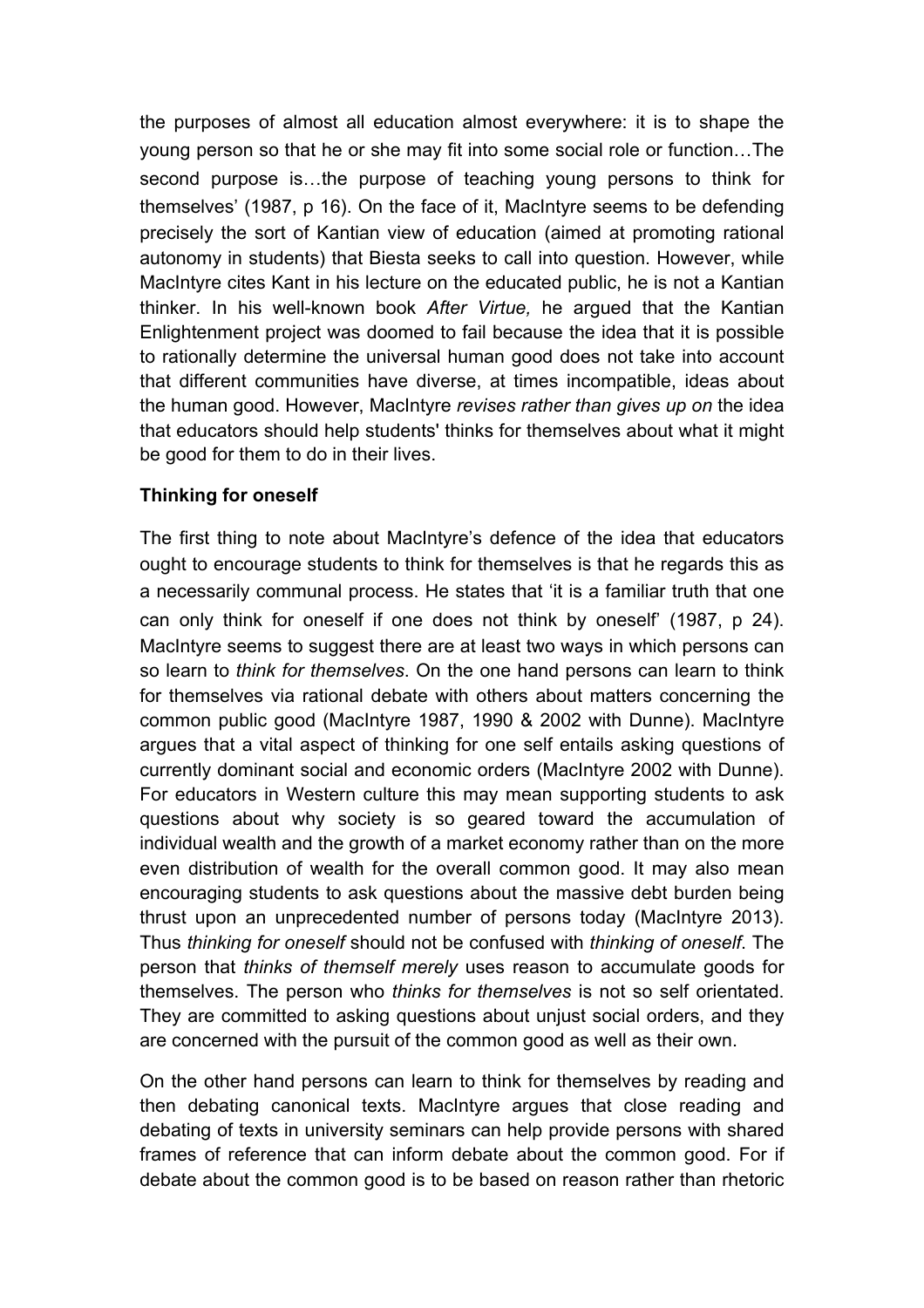then shared frames of reference and standards of appeal by which arguments can be judged as better or worse are needed (MacIntyre 2002 with Dunne). However, to be committed to rational debate about issues concerning the public good is not to be blind or indifferent to the reality of human diversity. Indeed, for MacIntyre it is often through engagement with texts from different traditions and persons from other cultures and backgrounds that we learn most. In this respect, though MacIntyre has been accused (see Harris, 2012) of adopting a view of community that is not open to the uncommon, I am inclined to disagree. After all, he specifies that debates in educated publics are open to the introduction of new discoveries, possibilities and points of view (MacIntyre & Dunne 2002). While certain discourses may sometimes prevent uncommon voices from being heard in public, for MacIntyre it is ultimately *prejudice and rhetoric rather than reason* than leads to such indifference to difference. <sup>iv</sup>

### **The input-output model of education**

MacIntyre's philosophy of education is also a partly liberal one. He says that towards the end of formal education, educators need to be able to help students pursue practices like historical, scientific or literary inquiry for their own sake rather than for later reward. He states that 'part of what such students need to learn is to value, for example, the activities and outcomes of scientific enquiry for their own sake and not just for the technologies that result from such enquiry. Students who ask about their academic disciplines `But what use are they to us after we leave school?' should be taught that the mark of someone who is ready to leave school is that they no longer ask that question' (MacIntyre with Dunne, 2002, p 5). Unlike Biesta, MacIntyre is clear then that the pursuit of different bodies of knowledge ought to be regarded as worthwhile in and of itself, at least at times, in educational institutions. However, like Biesta, MacIntyre is sceptical of only valuing educational institutions according to their efficiency and productivity and their capacity to support students to attain high grades in important examinations. MacIntyre dubs a fixation with measurement and student examination as an input/output model of education.

What is 'wrong with this model is that it loses sight of the end of education, the development of its students' powers, and substitutes for this end that of success by the standard of some test or examination. Yet what examinations principally test is how good one is at passing examinations' (MacIntyre with Dunne, 2002, p 4). Instead of adopting the input-output model, MacIntyre suggests educational institutions should focus on extending the power of students' to both think for themselves and act for the common good (MacAllister, 2015). There are similarities then between the views of Biesta and MacIntyre. Both think there is a too much measurement in education. Both also think educational institutions need to provide spaces for students to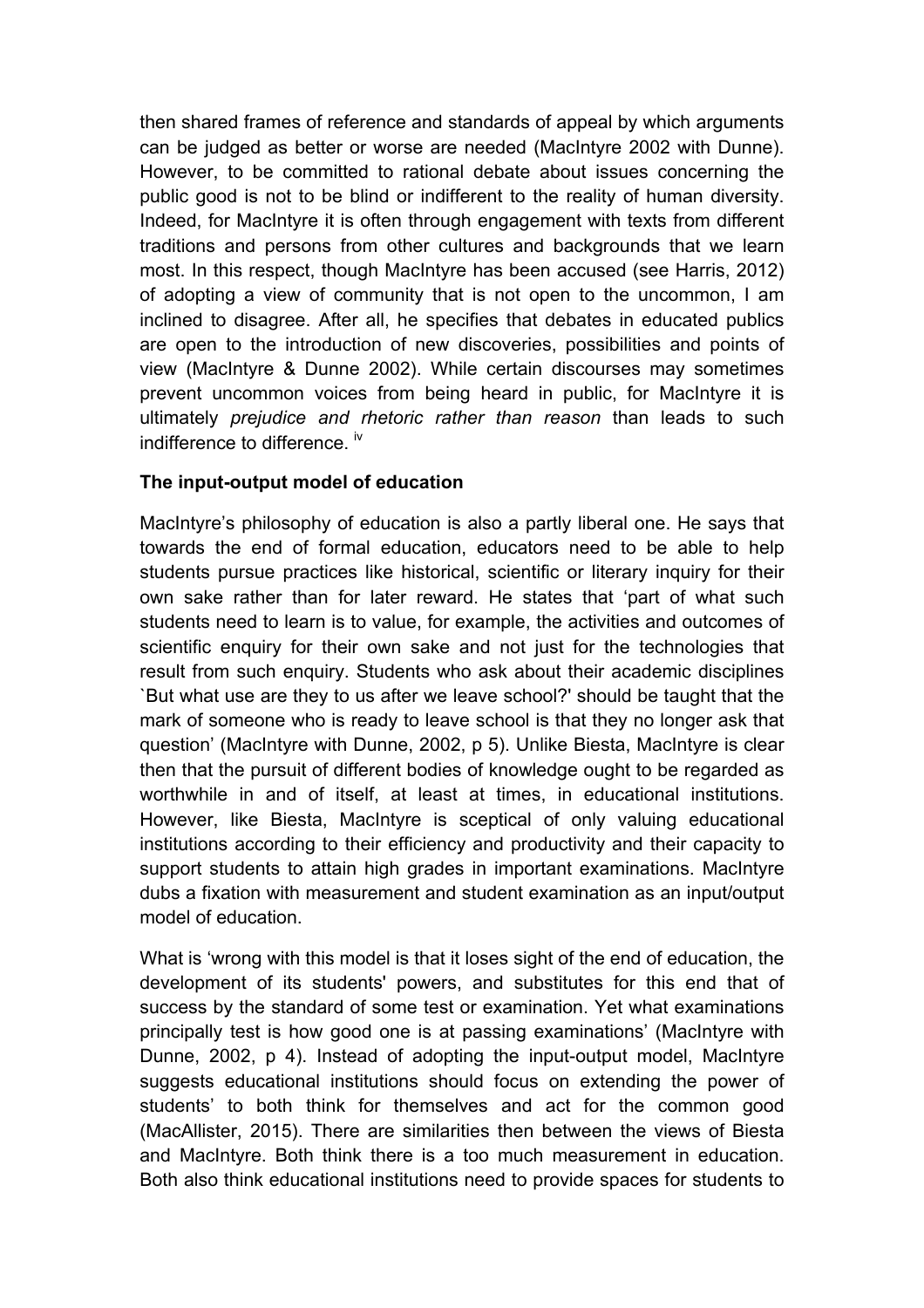interrupt dominant social orders. However, there are also important differences of opinion. Whereas Biesta seems to think 'communities' are often too rational, MacIntyre thinks they are not rational enough. However, contrary to Barr's allegation (2008), MacIntyre does not hold the view that only rational argument can improve the conditions of human community. $^{\vee}$ 

#### **Practical reason and education for the common good**

'Practical rationality is a property of individuals-in-their-social relationships rather than of individuals-as-such...Our primary shared and common good is found in that activity of communal learning through which we together become able to order goods…Such practical learning is a kind of learning that takes place in and through activity, and in and through reflection upon that activity, in the course of both communal and individual deliberation' (MacIntyre, 1998, pp 242-243)

While MacIntyre thinks debating canonical texts and issues concerning the public good are ways in which persons can learn to reason about the common good, he does not think these are the only ways in which the common good may be worked towards. Indeed, in *Politics, Philosophy and the Common Good,* MacIntyre suggests that the primary *common good* of human persons entails collective acts of *practical learning*. He holds that through practical activity with others, each person can learn what it is good for them to do in their life. According to MacIntyre, working out what is good for a person to do in their life is a matter of practical reason - and each person can only learn do this with others. He argues that taking part in co-operative practices (he gives fishing, farming, playing in an orchestra and being part of a team of scientists as examples) can afford opportunities for persons to think with others about what it is good for them to do in their lives. He suggests that the person of practical reason has learned how to order the activities of their life in such a way that they are able to think about more than their own immediate desires. Here he says that young persons need to learn which of their desires are for genuine goods and which are not (2013b). *Genuine goods* enable individual and communal human flourishing. False goods meanwhile merely serve the ends of the current (consumer driven and individualistic) economic order (2013b). Persons of practical reason, he suggests, desire genuine as opposed to false human goods – they have learned how to think for themselves and act for the common good.  $\mathbf{v}$ 

Here, MacIntyre indicates that the way in which persons are initiated into practices is crucial. If persons are only encouraged to perform the practice in a specialist and compartmentalized way with a focus on their individual desires alone then it will become all too easy for common concerns to get lost. If on the other hand persons are encouraged to consider how their performance of the practice might influence the course of their life and those of others in the longer term then it will be much easier to raise issues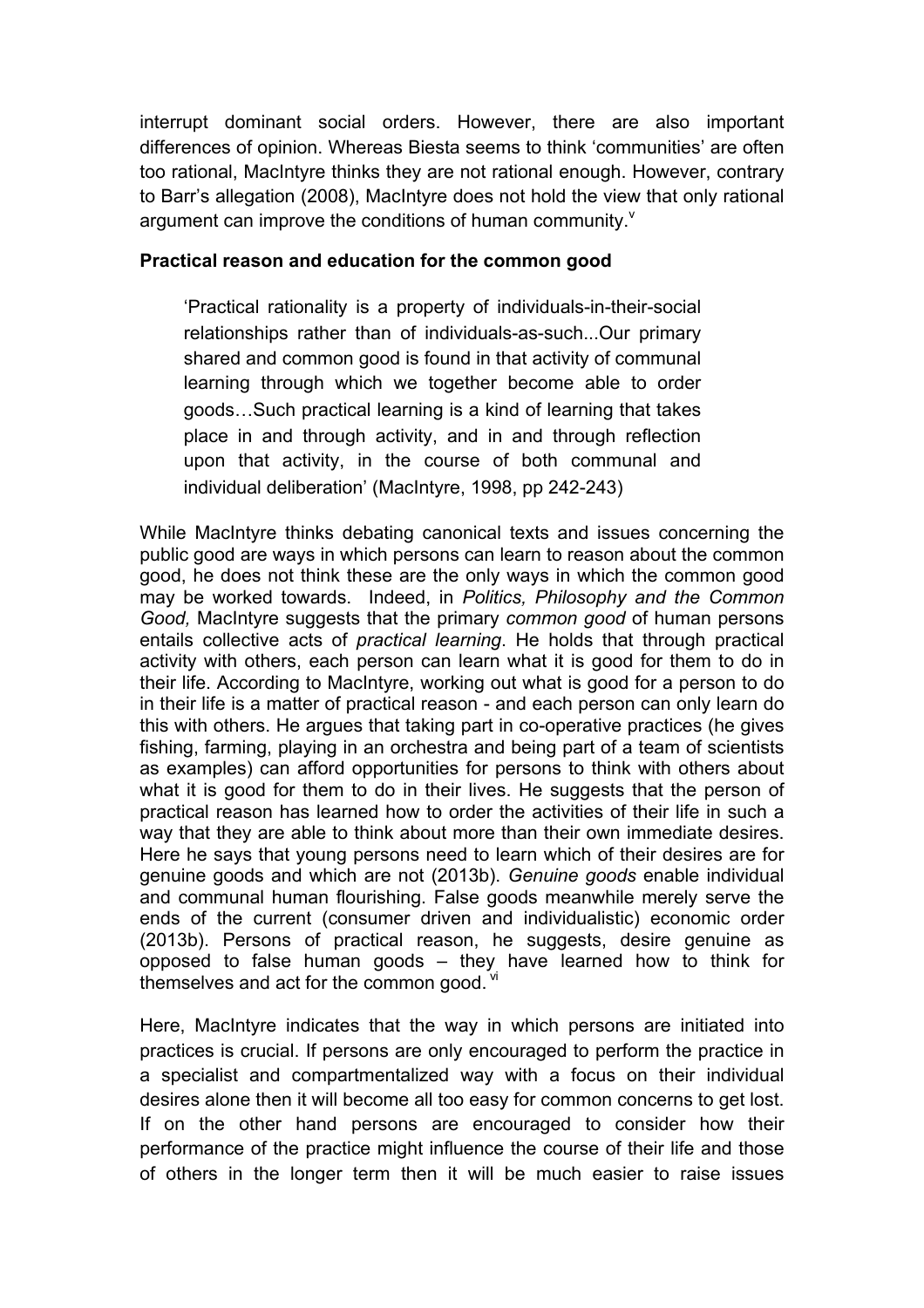concerning the public good<sup>vii</sup>. While the dominant social and economic orders are very good at preventing such practical reason about the common good from emerging MacIntyre does not think educators should give up (2013b). He argues that a 'utopianism of the present' is needed to combat the ideology of advanced capitalism. While utopians of the future sacrifice the present for the future, utopians of the present refuse to sacrifice away the present. Instead, they insist that 'the range of present possibilities is always greater than the established order is able to allow for' (MacIntyre, 2013b, p 17). MacIntyre explains that it is in situations of everyday conflict that utopian questions about the common good really matter.

He argues that what is needed is 'a transformative political imagination, one that opens up opportunities for people to do kinds of things that they hitherto had not believed they were capable of doing. And this can happen when… parents become involved in some community that sustains their children's school' (ibid, p 17). MacIntyre argues that it sometimes becomes possible for people in a community to reflect upon the sort of school they want their children to attend. When this opportunity for participation and decision-making about the purposes of a school emerges the 'achievement of human goods often takes new and unpredicted forms for which the existing social order hitherto afforded no space' (MacIntyre, 2013b, p 17). What MacIntyre is alluding to here is that though many contemporary schools do not provide much in the way of opportunity to help young persons think for themselves and act for the common good, this need not always be the case, especially if persons in communities can come together to question the purposes of their schools. Thus, for MacIntyre, it is possible for educational institutions to become places where collective action can subvert the individualistic ideals of advanced capitalism. This could entail rational debate about the common good or collective practical reasoning about what it may be good for people to do in their lives. It might also entail persons in communities coming together to think about the purposes of schooling.

While I am largely sympathetic then to many of MacIntyre's claims concerning education, they do not all convince. For example, his belief that establishing and maintaining distinct faith schools (such as Protestant, Catholic or Islamic ones) in the same locality might further conditions of tolerance and understanding may be a little paradoxical. For if the best way to overcome prejudice is to encourage people to live together and participate in shared projects as MacIntyre has it, why encourage young persons of different faiths to be educated in separate schools? Even if extensive effort is made to ensure that pupils and teachers from such different schools frequently intermingle (as MacIntyre says they should in conversation with Dunne 2002), if the aim is to learn to live together why not actually live together all the time when at school? Nor does the hope that alternative forms of schooling (driven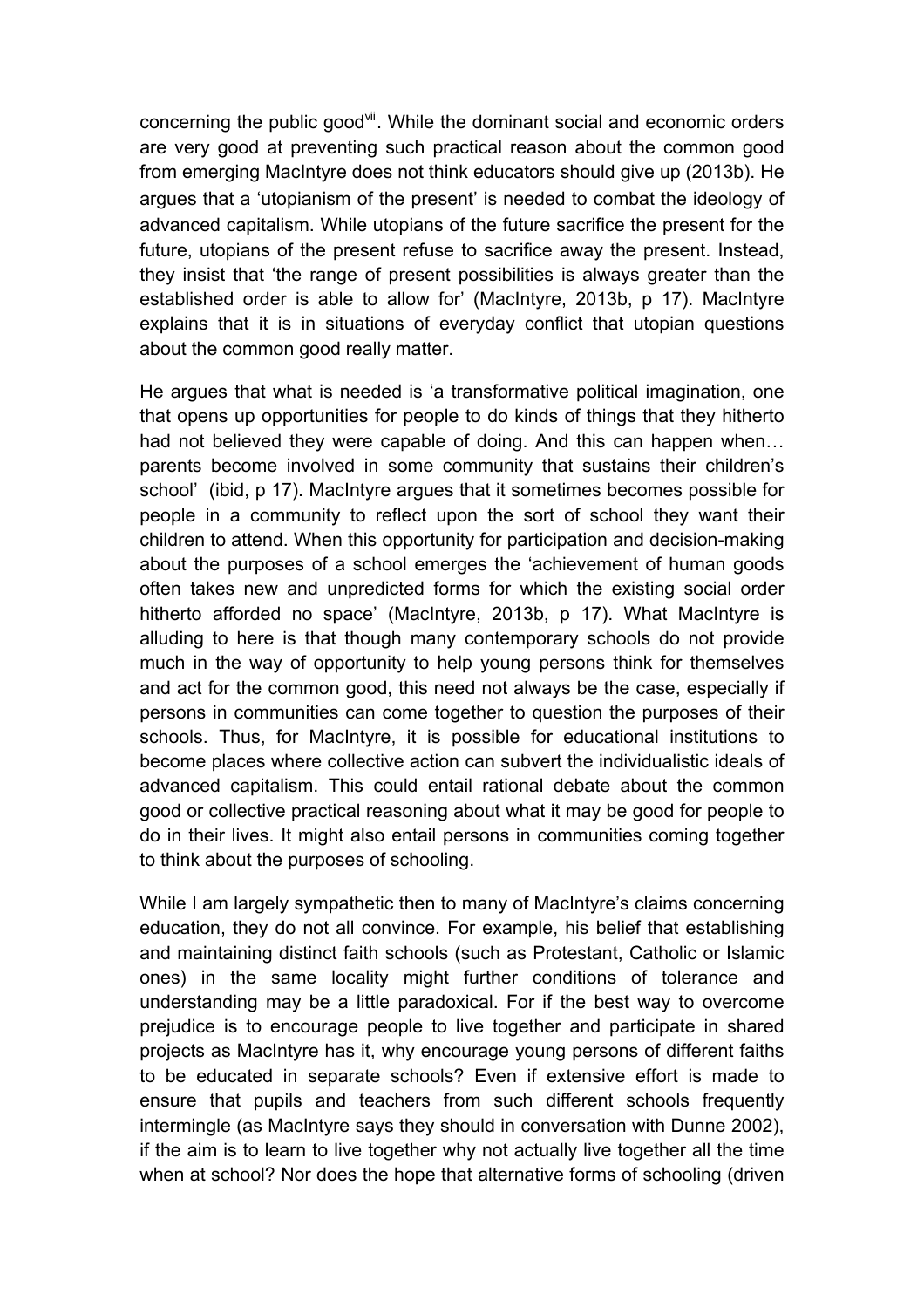by something other than the needs of the market economy) can spring into existence seem wholly realistic. In the current climate of measurement I personally do not find it easy to imagine many Western educational institutions and systems being able to consistently resist, let alone overcome, the competitive and individualistic social and economic values that increasingly animate Western culture.

It is telling that MacIntyre goes all the way back to the time of the Scottish Enlightenment to provide an example of an education system that actually fulfills his criteria for an educated public. His recent avowal that 'we badly need good empirical studies of both success and failure in creating forms of schooling that enable children, their parents, and their teachers to achieve forms of good not otherwise achievable' (p 17, 2013b) is probably not just a call for educational research studies of contemporary schools that are driven by something other than the needs of the market economy. It is also perhaps an acknowledgement that if such alternative practices of schooling exist at all, they do so sporadically, where they are as liable to failure as success. However, in fairness to MacIntyre, he defends the need for such utopian thinking about educational institutions on the grounds that it can help shed light on how far away educational institutions often are from where they *should be*. Utopian thinking can be instructive he seems to be saying even if it is not always realistic. It is also noteworthy that the tone of MacIntyre's later work is more upbeat than what preceded it. His middle period works (such as *After Virtue* and the *Idea of an Educated Public*) were rather pessimistic about the prospect of capitalist values being subverted by collective thought and action for the common good. In contrast to this, his later thinking (see especially 1999, 2002 with Dunne and 2013b) does, despite some flaws, stress that educational institutions might yet still become places where persons can learn how to think for themselves and act for the common good.

### **What should educational institutions be for?**

In this paper I have considered what educational institutions should be for. I have agreed with Biesta on a number of points. It is no doubt important that schools, colleges and universities ease young persons into society by initiating them into prevailing cultural orders and supporting them to obtain qualifications. I am generally in agreement with another of Biesta's main arguments too: that reflection on the purposes of education is needed so as to challenge the culture of over doing and over valuing measurement. Educational institutions should do more than just socialise and qualify. In spite of these sympathies I have also suggested that Biesta's tripartite framework regarding the purpose of education has at least three flaws. For one, it is overly prescriptive. Here I have questioned Biesta's avowal that discussion of the purposes of education *needs* to entail reflection upon socialisation,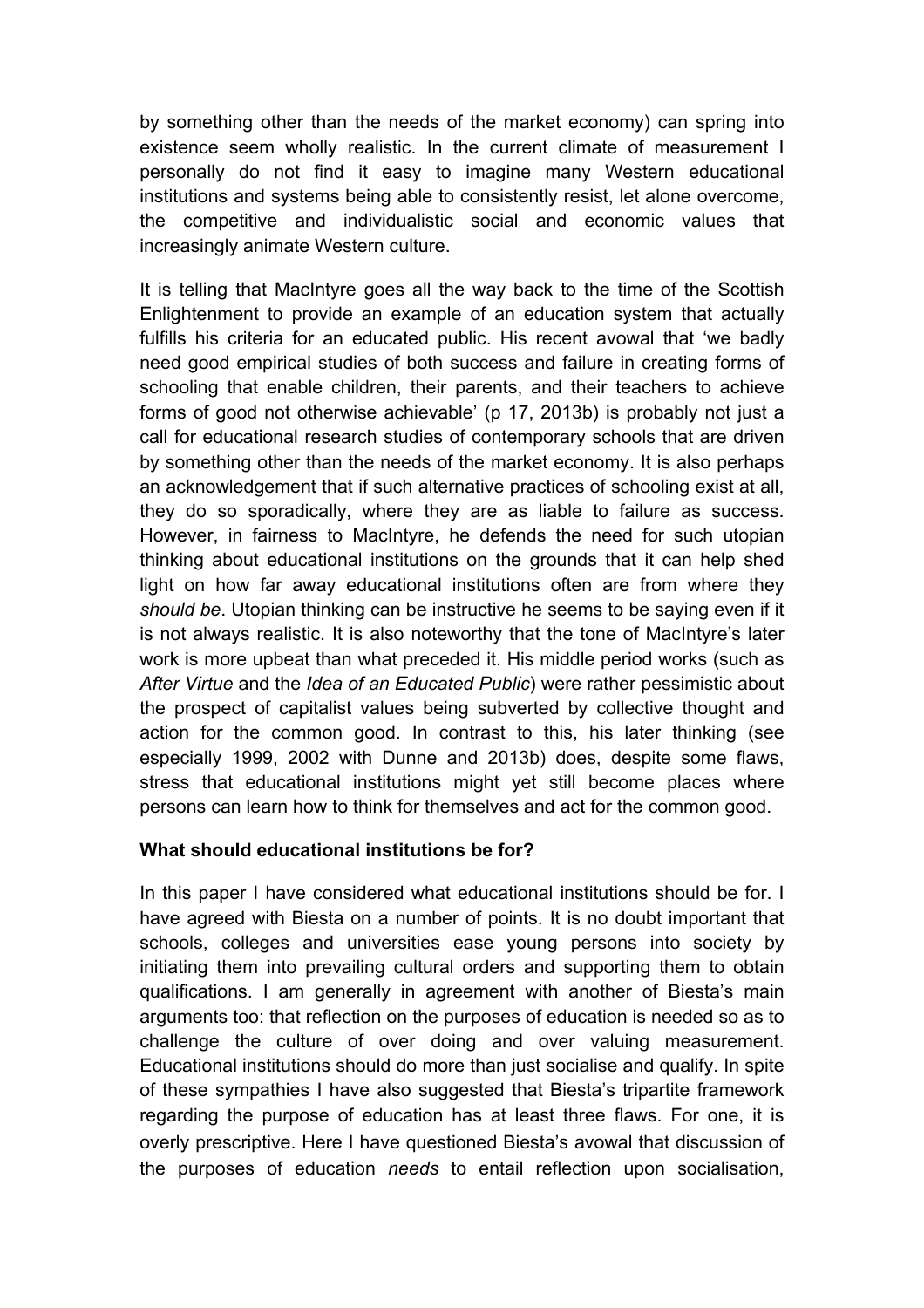subjectification and qualification. There is after all a rich variety of literature concerning the purposes of education that is not framed around issues of socialization, subjectification and qualification.

A second problem with the scheme is that it does not consider the variety of ways in which the pursuit of knowledge might be valuable beyond the pragmatic. MacIntyre is much clearer than Biesta about the variety of ways in which the pursuit of knowledge may be educationally valuable. MacIntyre thinks knowledge ought to be pursued for its own sake, at least at times, while Biesta's does not, as far as I am aware. MacIntyre (2009) is also explicit about how pursuing knowledge in a variety of different disciplines might enable students to develop the critical understanding necessary for questioning unjust social and economic arrangements. While Biesta does allude to how subjectification may occur when the content of education is seriously considered, this concept is, by Biesta's own admission, difficult to grasp for English language speakers.

Indeed, the final problem is to do with the elusiveness of the idea of subjectification. Biesta appears to suggest there is an unhelpful surplus of reason in education that constrains the emergence of human uniqueness and inhibits persons from challenging accepted social orders. Contrary to this, I have argued that that there is currently a deficit rather than a surplus of reason in education concerning the public good. In this respect, I have drawn upon MacIntyre to suggest that educational institutions should support students to think for themselves and act for the common good. MacIntyre stresses that we need to think with others in order to think for ourselves. Here educators need to assist students to together acquire, question, debate and remake valued knowledge. Knowledge traditions are not for MacIntyre certain, and their value is not restricted to the individual. Indeed, Macintyre argues that thinking for one self entails questioning dominant social and economic orders, especially when they are unjust. Thinking for oneself is therefore linked to the idea of acting for the common good. Acting for the common good entails striking a balance between pursuing goods for one self and supporting others to get goods. It involves collective acts of practical learning, where each person learns what it might be good for them to do in their life. Acting for the common good may also involve collective action that subverts the individualistic ideals of advanced capitalism.

While there are no doubt similarities between the work of MacIntye and Biesta, there are also important differences. Whereas Biesta seems to think 'communities' are sometimes too rational, MacIntyre thinks they are not rational enough. For MacIntyre it is prejudice and rhetoric (rather than reason) that prevents the voices of the uncommon from being heard. Whereas Biesta suggests educators cannot produce student subjectification, MacIntyre suggests educators should not give up on the idea that they can help young persons to collectively think about what it may be good for them to do in their lives. Biesta and MacIntyre do however seem to agree that ongoing debate about the purposes of education is needed if communities are to be altered for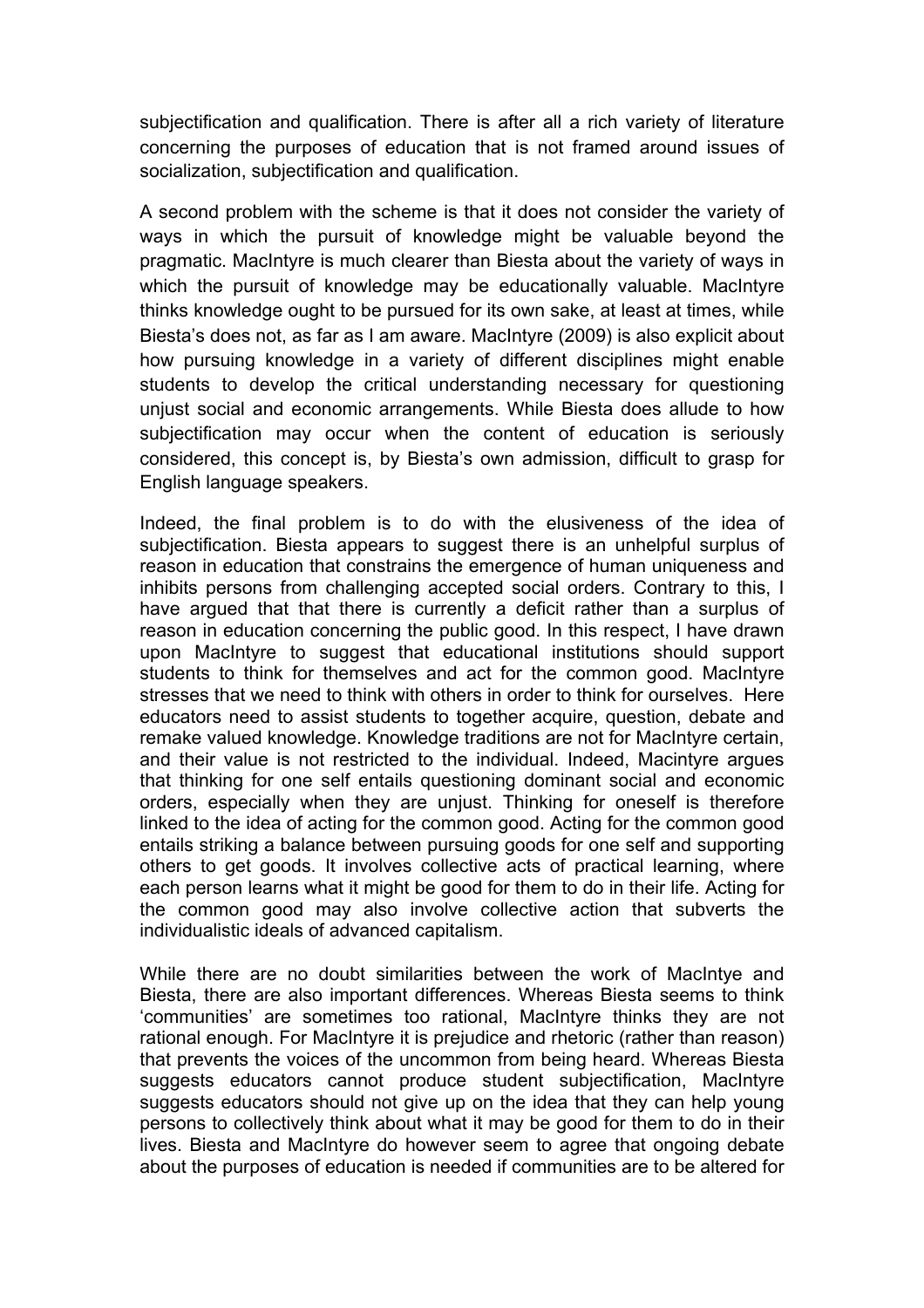the better.<sup>viii</sup> I am also inclined to agree. For as MacIntyre suggests, if parents, teachers, school pupils, students, politicians, academics and other persons besides these do together question the purpose of educational institutions it may become possible to interrupt the individualistic ideals that pervade much contemporary public life. Indeed, in this age of measurement, utopian thinking about the purposes of education may be needed, now, more than ever.

#### **Notes**

 $\overline{a}$ 

supporting students to think for themselves and act for the common good see MacAllister (2015)

<sup>vii</sup> Dunne has of course criticised MacIntyre for not classifying teaching as a practice (MacIntyre and Dunne 2002). However what seems most important for MacIntyre is that practices are performed in educational spaces in such ways that the common good is thought about and worked towards. Whether teaching is considered to be a practice or not is very much a secondary issue.

**VIII** MacIntyre and Biesta are not the only scholars to air such views. Winch for example argues that there is a need for the various people who have a stake in education (including parents, teachers, students and teachers) to engage in serious debate about the purposes of education. However he concludes such debate has yet to happen in the UK despite high profile calls for it. He claims that in the absence of such meaningful debate about the ends education in the UK a dominant liberal tradition 'exercises undue sway over the system as a whole, to its considerable detriment' (1996, P 42). What is needed instead, Winch suggests, is a 'vocational education of a liberal temper' (ibid, p 42).

#### **References**

Ball, S. (2003) The teachers' soul and the terrors of performativity, *Journal of Education Policy*, 18 (2), 215-228

Barr, J. (2008) *The Stranger Within: On the Idea of an Educated Public* (Rotterdam, Sense Publishers)

Biesta G (2009) Good education in an age of measurement: on the need to reconnect with the question of purpose in education, *Education, Assessment, Evaluation & Accountability*, 21, 33–46

Biesta G (2010) *Good education in an age of measurement: Ethics, Politics, Democracy*,

<sup>&</sup>lt;sup>i</sup> However, it should be acknowledged that Biesta is elsewhere more 'modest' about his threefold framework, suggesting that it might be 'one way' (2009), of enabling thought about the purposes of education rather than the only way (2010).

<sup>&</sup>lt;sup>ii</sup> For further discussion of Kant's idea that education should foster the universal good, see Kant (2003), chapter 1 especially.

For further discussion of this point see MacIntyre and Dunne (2002) and MacAllister (2015).

 $\mu$ <sup>iv</sup> For further discussion of this issue see MacAllister (2015) and MacIntyre and Dunne (2002)

 $V$  For further critical discussion of MacIntyre's philosophy see Horton and Mendus (1994). For discussion of criticisms of MacIntyre's philosophy of education see MacAllister (2015).<br><sup>vi</sup> For further discussion of the idea that MacIntyre's philosophy of education entails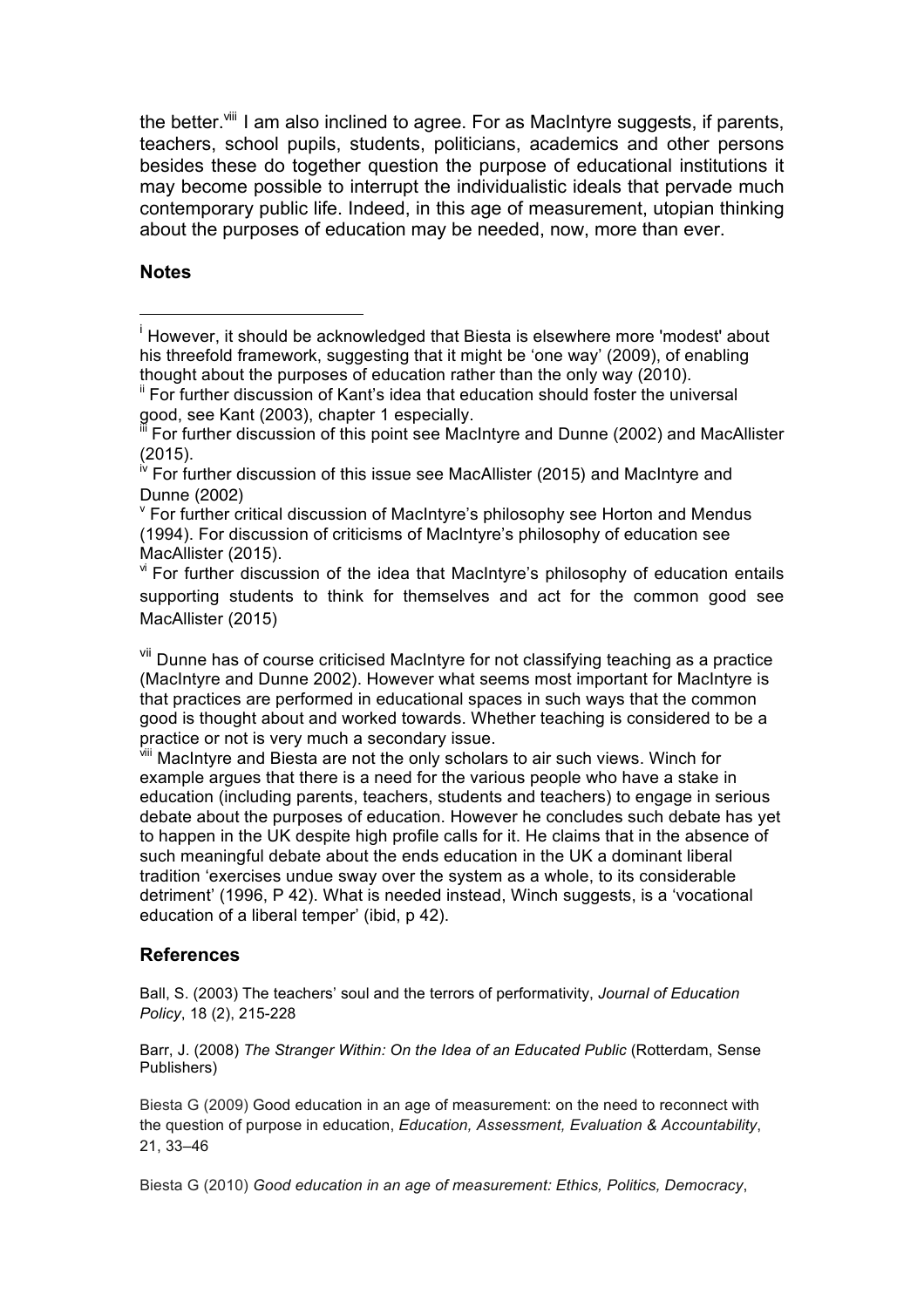(London, Paradigm)

 $\overline{a}$ 

Biesta G (2012) The future of teacher education: Evidence, competence or wisdom? *Research on Steiner Education*, Vol. 3 (1), 8-21

Biesta G (2014) Pragmatising the curriculm: bringing knowledge back in to the curriculum conversation, but via pragmatism, *The Curriculum Journal*, 25 (1), 29-49

Biesta G (2015) What is education for? On Good Education, Teacher Judgement Educational Professionalism, *European Journal of Education*, vol. 50 (1), 75-87

Carr D (2000) *Professionalism and Ethics in Teaching* (London, Routledge)

Dewey, J. (2008) *Democracy and Education* (Minneapolis, MN, Filiquarian).

Harris, S. (2012) The University's Uncommon Community, *Journal of the Philosophy of Education*, 46.2, 236–250

Hirst P (1968) Liberal Education and the Nature of Knowledge, in *Philosophical Analysis and Education*, Routledge & Kegan Paul, London, pp 113-138

Horton J & Mendus S (editors) (1994) *After MacIntyre: Critical Perspectives on the Work of Alasdair MacIntyre*, (Cambridge, Polity Press)

Kamens, D. (2013) Globalization and the emergence of an audit culture: PISA and the search for 'best practices' and magic bullets, in: Heinz-Dieter, Meyer. & Aaron, Benavot. (2013) *PISA, POWER and POLICY: the emergence of global education governance*, (United Kingdom: Symposium)

Kant I (2003) *On Education*, (New York, Dover Publications)

Lingis A (1994) *The Community of those who have nothing in common* (Indianapolis, Indiana University Press)

MacAllister J (2015) Macintyre's revolutionary Aristotelian philosophy and his Idea of an Educated Public Revisited, *Journal of Philosophy of Education*, DOI: 10.1111/1467- 9752.12151

MacIntyre A (1984) *After Virtue: A Study in Moral Theory*, (Indiana: University of Notre Dame)

MacIntyre (1987) The Idea of an Educated Public, in *Education and Values: The Richard Peters Lectures*, Ed. By Haydon G, (London, The Institute of Education)

MacIntyre A (1990) *Three Rival Versions of Moral Inquiry: Encyclopaedia, Geneaology and Tradition*, (Indiana: University of Notre Dame)

MacIntyre A (1998) Politics, Philosophy and the Common Good, in *The MacIntyre Reader*, Ed. by Knight K, (Cambridge, Polity Press)

MacIntyre A & Dunne J (2002) 'Alasdair MacIntyre on Education: In dialogue with Joseph Dunne', *Journal of Philosophy of Education*, Vol. 36, No. 1, 1-19

MacIntyre A (2009) The Very Idea of a University: Aristotle, Newman and Us, *British Journal of Educational Studies*, vol. 57 (4), 347-362